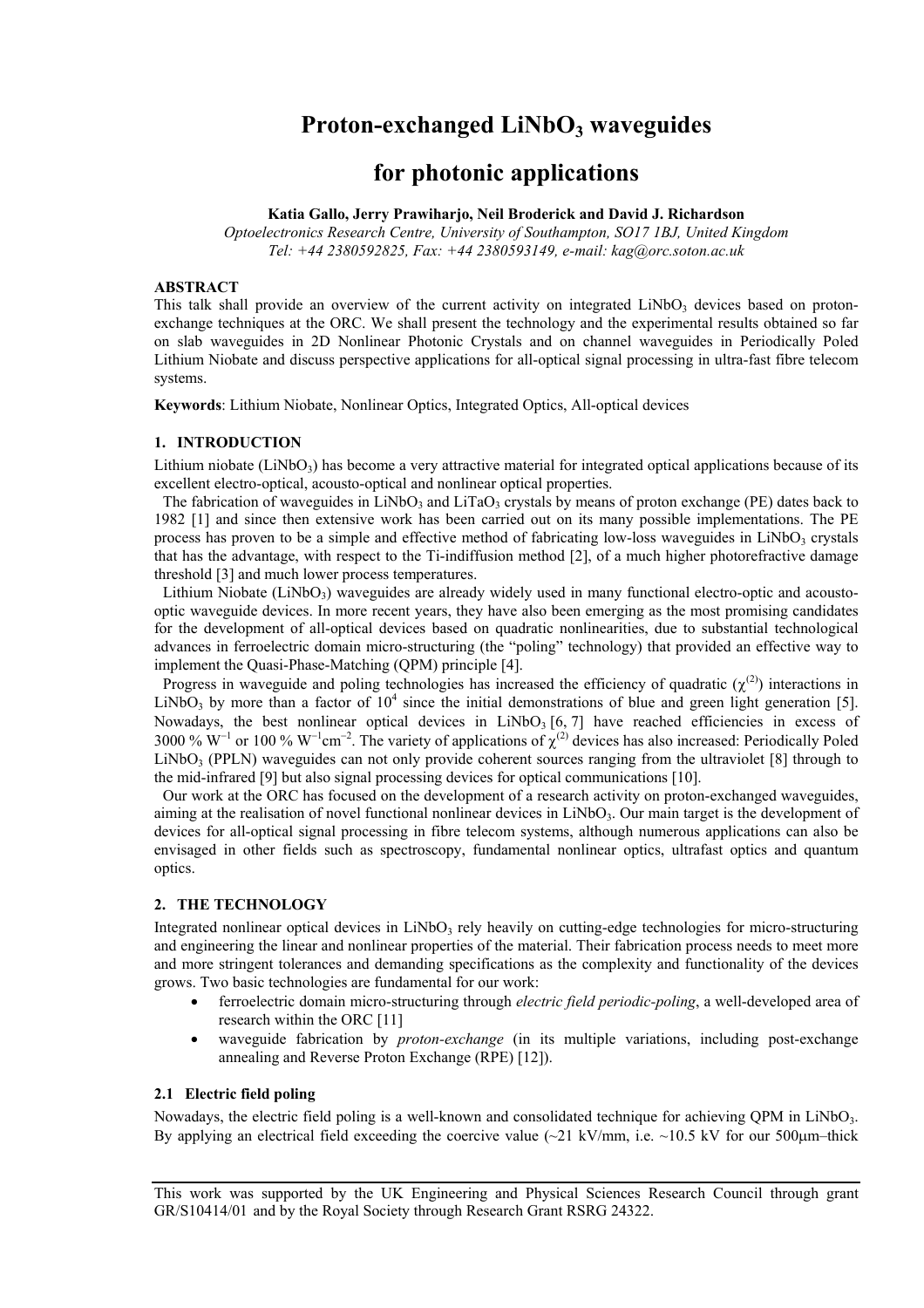crystals) though patterned electrodes, 1 or 2D arrays of ferroelectric domains of alternating polarity can be "written" in the crystal with the desired periodicity (normally > few microns). The technique we currently employ for poling features greater than 4 µm involves photolithographic patterning though standard photoresist on the –z face, followed by the application of high voltages in a current-controlled poling process, through a conductive gel which is in direct contact with the crystal surface in the photoresist openings [11].

Although the poling technology has reached a relative high maturity, good uniformities in large-area  $(cm<sup>2</sup>) 2D$ patterns and good control over the domain size with submicron scale accuracy require special care and expertise. The pictures below show some of the structures we poled for recent experiments:

- an Hexagonally Poled LiNbO<sub>3</sub> (HexLN) sample (total patterned area = 20 mm  $\times$  8 mm) designed for guided-wave quadratic interactions around 1.54  $\mu$ m (poling period = 14.4  $\mu$ m instead of the 18  $\mu$ m required by the same interaction in the bulk).
- the first 2D quasi-crystal, poled according to a Penrose-tiling pattern (each pattern  $= 20$  mm  $\times$  1 mm), used in Second Harmonic Generation (SHG) experiments at 1.536  $\mu$ m [13];
- PPLN patterns designed to be combined with multiple channel waveguides for quadratic experiments at telecom wavelengths (Bands with different periods: 14.5-16.5µm, 26 mm long).



Figure 1. *a*) a 2D nonlinear photonic crystal: Hexagonally poled LiNbO<sub>3</sub> with a period of 14.4  $\mu$ m; *b*) a 2D nonlinear photonic quasi-crystal: hexagonal domains arranged according to a Penrose tiling pattern with an average period of 19.3  $\mu$ m; *c*) a 15 $\mu$ m-period PPLN band with several channel waveguides;

#### **2.2 Proton-exchanged waveguides**

Proton-exchange has long been used to fabricate waveguides in LiNbO<sub>3</sub> [1]. Among its many implementations, those that have proven most effective so far for nonlinear optical applications involve Proton Exchange (PE) in diluted melts [14] or in benzoic acid followed by thermal annealing (APE=Annealed Proton-Exchange) [15], for *surface waveguides,* and APE followed by a Reverse Proton Exchange [12], for *buried waveguides*. We have chosen to concentrate our efforts mainly on the latter technique, which only in recent times has been successfully used for quadratic interactions [6, 16], yielding the highest normalised efficiencies to date for  $\chi^{(2)}$ interactions in the telecom band [6].

The waveguide fabrication process is sketched in Fig. 2. It consists of an initial PE carried out at around  $160^{\circ}$ C which produces a relatively deep ( $\geq 1 \mu m$ ) step-index waveguide, followed by an annealing at  $\sim 330 \text{ °C}$  that turns it into a deeper graded index surface waveguide. Finally a last RPE step, carried out in a Li-rich mixture of salts  $(LINO<sub>3</sub>, NanO<sub>3</sub>, KNO<sub>3</sub>)$ , yields the desired buried waveguide (for extraordinarily polarised light only, i.e. TM modes in z-cut substrates). For the fabrication of waveguide channels, the same PE-anneal-RPE sequence is performed through a photolithographically defined mask that allows the exchanges to take place only in selected portions of the crystal surface.



Figure 2. Sketch of the three-step fabrication process for buried RPE waveguides in  $LiNbO<sub>3</sub>$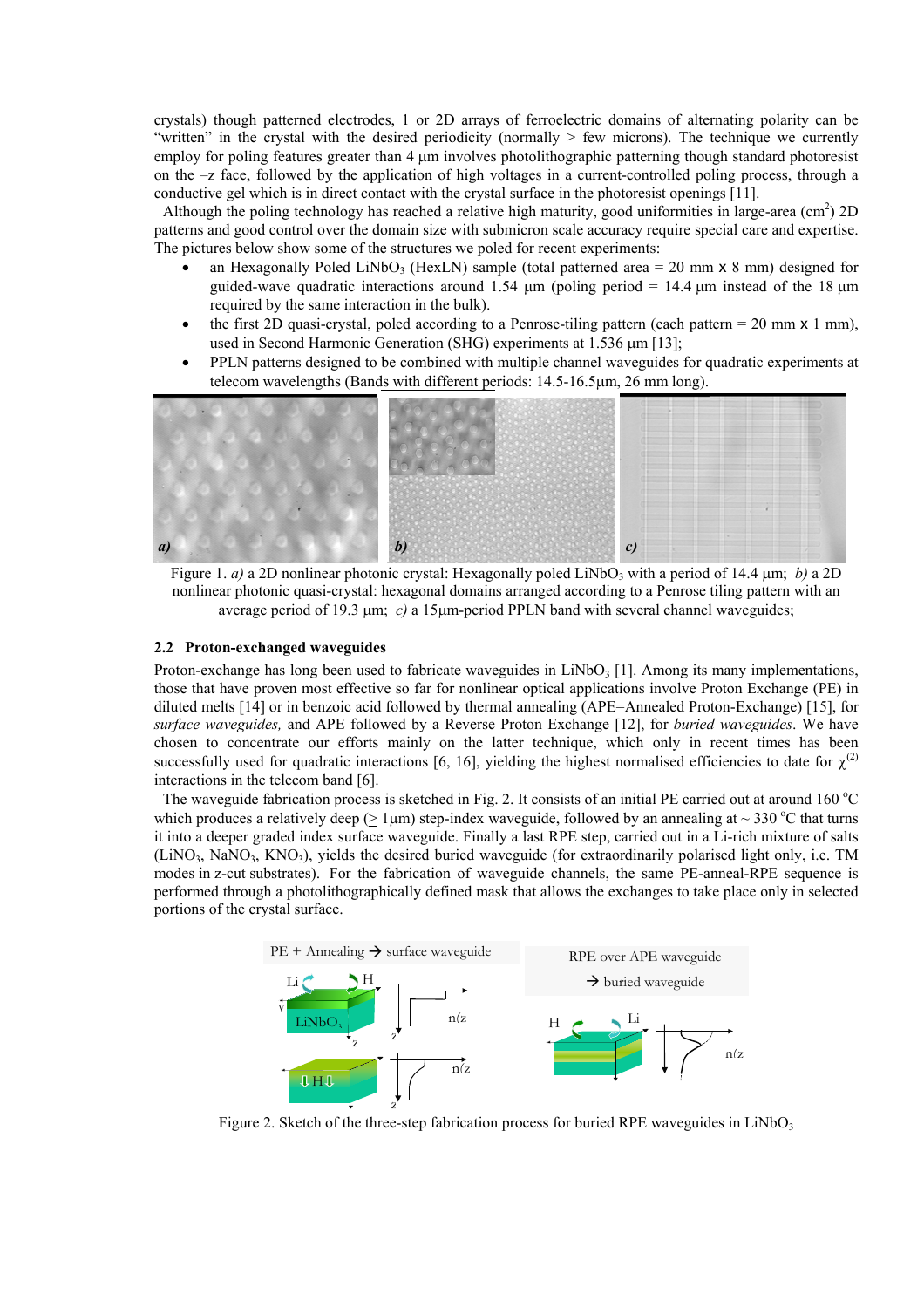#### **2.3 Novel technological solutions**

Despite their relative maturity, the poling and PE technologies can still provide novel research activities. For instance, as an alternative to common practice for PE waveguides, it is interesting to reverse the usual sequence of poling + waveguide fabrication. This could potentially reduce waveguide losses and inhomogeneities (which can result from surface contamination or degradation sometimes associated to the poling step), although at the expense of increased complexity in the poling process. The feasibility of this solution with traditional voltagecontrolled poling has been demonstrated over RPE waveguides [16] and we have also further tested it by performing "surface polings" on APE slabs [17].

Another idea we have been exploring combines proton-exchange and UV laser writing to create guiding channels within buried (RPE) and surface (APE) slab waveguides, a method that has the appeal of employing a one-step maskless process and could in principle be applied to the direct-writing of arbitrary optical circuits. In a first series of experiments we were able to obtain good confinement at telecom wavelengths [18]. Fig. 3 reports specific results obtained by UV writing on two slab waveguides made under the following conditions:

- APE slab: (*PE in pure benzoic acid: 159<sup>o</sup>C, 15 hours*) + (Annealing: 325<sup>o</sup>C, 26 hours)
- RPE slab: *(PE: 158<sup>o</sup>C, 31 hours)* + *(Annealing: 325<sup>o</sup>C, 8.5 hours)* + *(RPE: 330<sup>o</sup>C, 10.5 hours)*



Figure 3. *Left:* sketch of the UV writing of guiding channels in surface (APE) and buried (RPE) slabs; *Right:* near field intensity distribution of the light guided at 1550 nm by channels written in:

*a)-b)* an APE sample: vertical and lateral intensity distributions for a channel written at a speed of 800 mm/min; *c)-d)* an RPE sample: vertical and lateral intensity distributions for a channel written at a speed of 50 mm/min. In both cases the UV writing power and beam spot size were 40 mW and 7µm, respectively.

# **3. GUIDED-WAVE QUADRATIC INTERACTIONS**

Our experimental work on nonlinear guided-wave optical interactions has been following two main directions: on one side we concentrated on the combination of slab waveguides with 2D nonlinear photonic crystals [19], while on the other we developed a parallel activity on PPLN channels.

#### **3.1 Slab waveguides in Nonlinear Photonic Crystals (NPC)**

Quadratic planar waveguides in NPC's hold promise for increasing the conversion efficiencies by one order of magnitude with respect to the bulk [20], due to the transverse 1D field confinement, while still preserving all the degrees of freedom of the 2D NPC structure.



Figure 4. *a*) Sketch of the NPC buried slab structure and image of the red and green  $TM_0$  mode outputs. Wavelength tuning curve for SHG from a 15 mm long slab waveguide in HexLN (period  $= 14.4 \mu m$ ).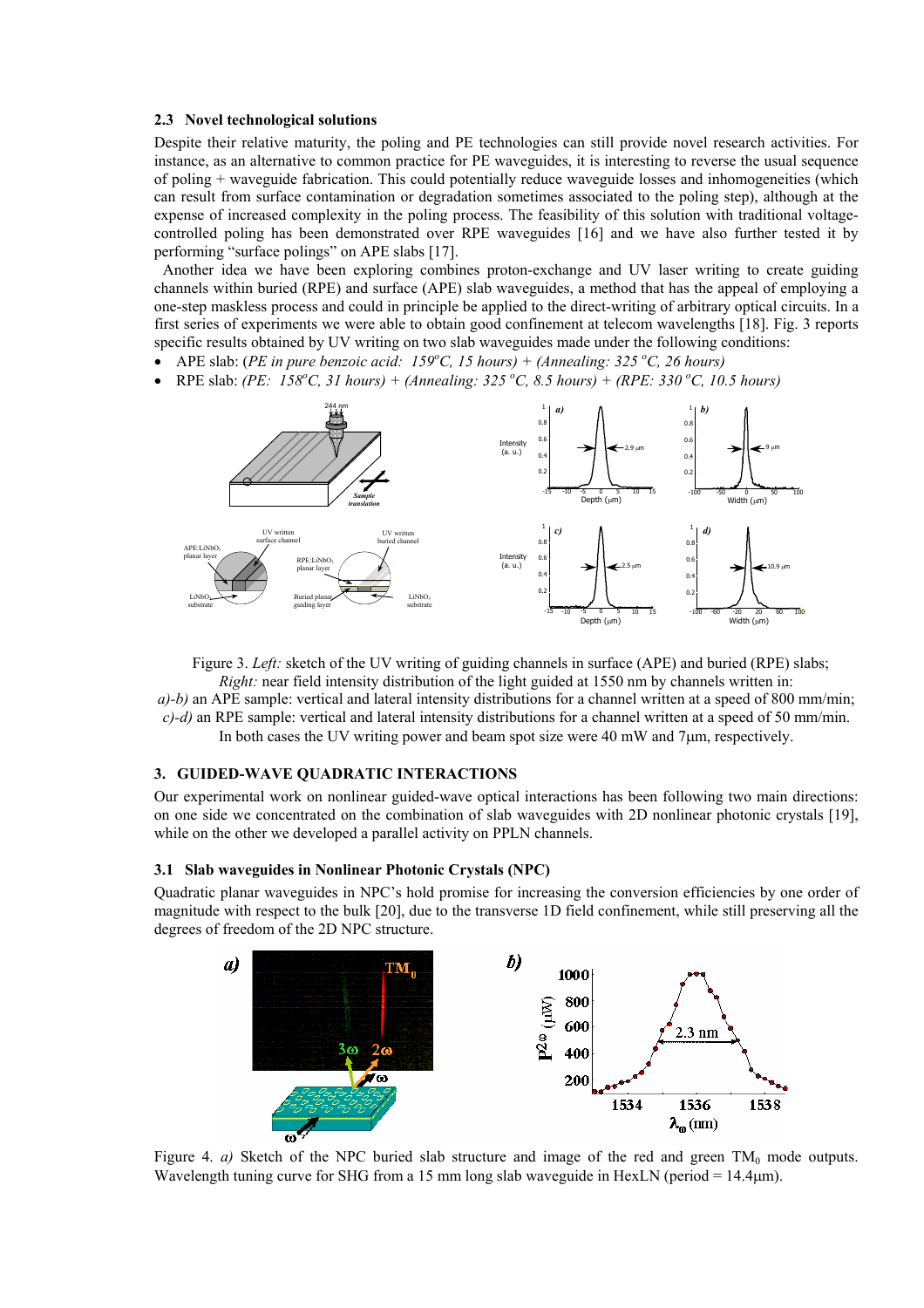So far by using planar waveguides made by annealed and reverse proton exchange on HexLN we have reached internal efficiencies of the order of 0.05 %  $W<sup>-1</sup>cm<sup>-1</sup>$  (for a 15 mm long sample and a beam size of 100 $\mu$ m in the "free" transverse direction) [21]. These results could still in principle be improved and to this aim we are currently working at a joint optimisation of the HexLN and of the waveguide fabrication, as well as at the experimental conditions (optimised spatial shaping of the input beams and wavelength tuning instead of temperature tuning in SHG).

# **3.2 Channel waveguides in PPLN**

In developing the process for channel waveguides in PPLN samples (fig.1c) we have been following the guidelines set by previous results obtained on buried PPLN waveguides, made by the RPE technique [6, 16]. Work is under way to further improve our fabrication process, nevertheless, some of the waveguides we produced so far are already efficient enough (normalised efficiency  $\sim 60\% \text{ W}^{-1} \text{cm}^{-2}$ ) to be tested in more sophisticated experimental set-ups, such as all optical samplers or correlators based on  $\chi^{(2)}$  interactions [22].



Figure 5. *a)* Experimental setup used in the nonlinear characterisation of the PPLN channels; *b)* Intensity distribution of the TM<sub>0</sub> mode at 1550 nm at the output of a buried channel (width = 8  $\mu$ m); *c*) SHG tuning curve of a 26mm long, 6um wide waveguide (PPLN period  $= 15 \mu m$ , average input (external) power  $\sim 30 \text{ mW}$ ).

### **4. CONCLUSIONS**

We provided an overview on the ongoing work on proton-exchanged  $LiNbO<sub>3</sub>$  waveguides at the ORC and discussed the most relevant experimental results we have got so far in the implementation of quadratic interactions in (1D and 2D) guided-wave configurations. This work is targeting devices based on quadratic nonlinearities for all-optical signal processing in fibre telecom systems. Efficient integrated nonlinear optical frequency mixers in LiNbO<sub>3</sub> could serve as optical wavelength converters, spectral inverters, or gated mixers for wavelength and time-division multiplexed systems and would play a key role in the development of transparent all-optical networks.

# **ACKNOWLEDGEMENTS**

We would like to gratefully acknowledge the fruitful interaction with many different groups within the ORC, in particular Prof. R. W. Eason's, Dr. P. Smith's and Prof. J. Wilkinson's.

# **REFERENCES**

- [1] J. J. Jackel, C. E. Rice and J. J. Veselka: Proton exchange for high index waveguides in LiNbO<sub>3</sub>, *Appl. Phys. Lett., vol. 41. p. 607, 1982*.
- [2] D. Hofmann, G. Schreiber, C. Hasse, H. Hermann, R. Ricken and W. Sohler: Continuous wave midinfrared optical parametric oscillators with periodically poled Ti:LiNbO<sub>3</sub> channel waveguides, *Opt. Lett.*, *vol. 24. p. 696, 1999*.
- [3] T. Fujiwara, R. Srivastava, X. Cao and R. V. Ramaswamy:Comparison of photorefractive index change in proton-exchanged and Ti-indiffused LiNbO<sub>3</sub> waveguides, *Opt. Lett., vol. 18, p. 346, 1993.*
- [4] J. A. Armstrong. N. Bloembergen, J. Ducuing and P. S. Pershan: Interactions between light waves in a nonlinear dielectric, *Phys. Rev., vol. 127, p. 1918 (1962)*.